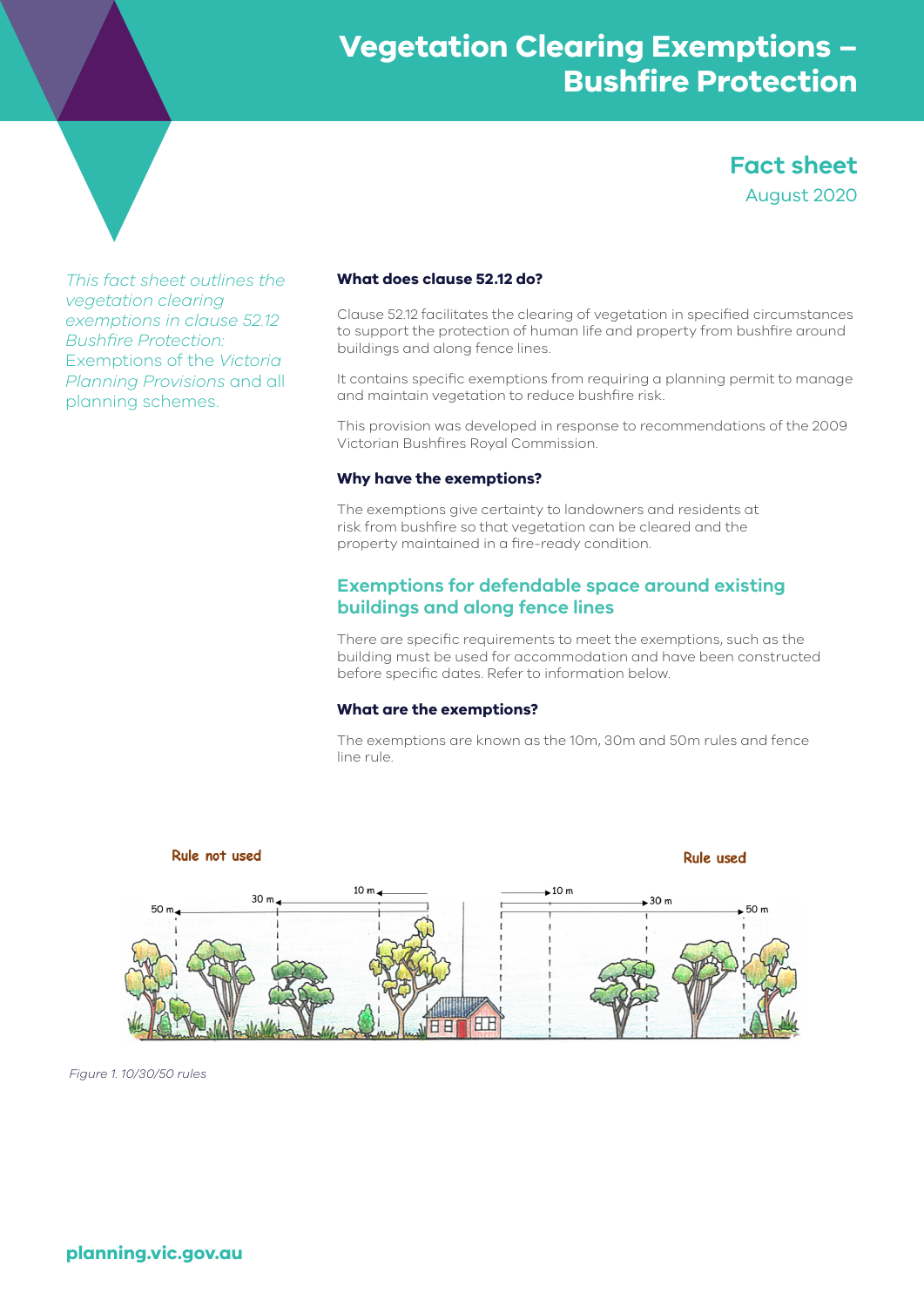#### **10 metre rule**

This rule allows landowners and residents to clear any vegetation within 10m of an existing building. This exemption only applies to buildings:

- located in an area that is designated as a bushfire prone area under the Building Act 1993; and
- used for accommodation, such as a house, that was:
	- constructed before 10 September 2009; or
	- approved by a planning permit or a building permit issued before 10 September 2009; or
	- constructed to replace a dwelling or dependent persons unit that was damaged or destroyed by a bushfire that occurred between 1 January 2009 and 31 March 2009.

**The 10m rule applies in the Bushfire Management Overlay (BMO). The BMO is included in bushfire prone areas.** 

#### **30 metre rule**

This rule allows landowners and residents to clear any vegetation other than trees within 30m of an existing building. This exemption only applies to buildings:

- located in an area that is designated as a bushfire prone area under the Building Act 1993; and
- used for accommodation, such as a house, that was:
	- constructed before 10 September 2009; or
	- approved by a planning permit or a building permit issued before 10 September 2009; or
	- constructed to replace a dwelling or dependent persons unit that was damaged or destroyed by a bushfire that occurred between 1 January 2009 and 31 March 2009.









Vegetation already cleared Vegetation that can be cleared



Clearing not permitted

*Figure 2. The 4m rule*

# **50 metre rule**

This rule allows landowners and residents to clear any vegetation other than trees within 50m of an existing building. This exemption only applies to buildings:

- located in the Bushfire Management Overlay; and
- used for accommodation, such as a house, that was:
	- constructed before 10 September 2009; or
	- lawfully constructed without a planning permit before 18 November 2011; or
	- approved by a planning permit or a building permit issued before 10 September 2009 and constructed before 18 November 2011; or
	- constructed to replace a dwelling or dependent persons unit that was damaged or destroyed by a bushfire that occurred between 1 January 2009 and 31 March 2009.

#### **Fence line rule**

This rule allows landowners and residents to clear any vegetation along a boundary fence between properties in different ownership where the fence:

- is in an area that is designated as a bushfire prone area under the Building Act 1993; and
- was constructed before 10 September 2009.

The clearing along both sides of the fence when combined must not exceed 4 metres in width, except where land has already been cleared 4 metres or more along one side of the fence, then up to 1 metre can be cleared along the other side of the fence.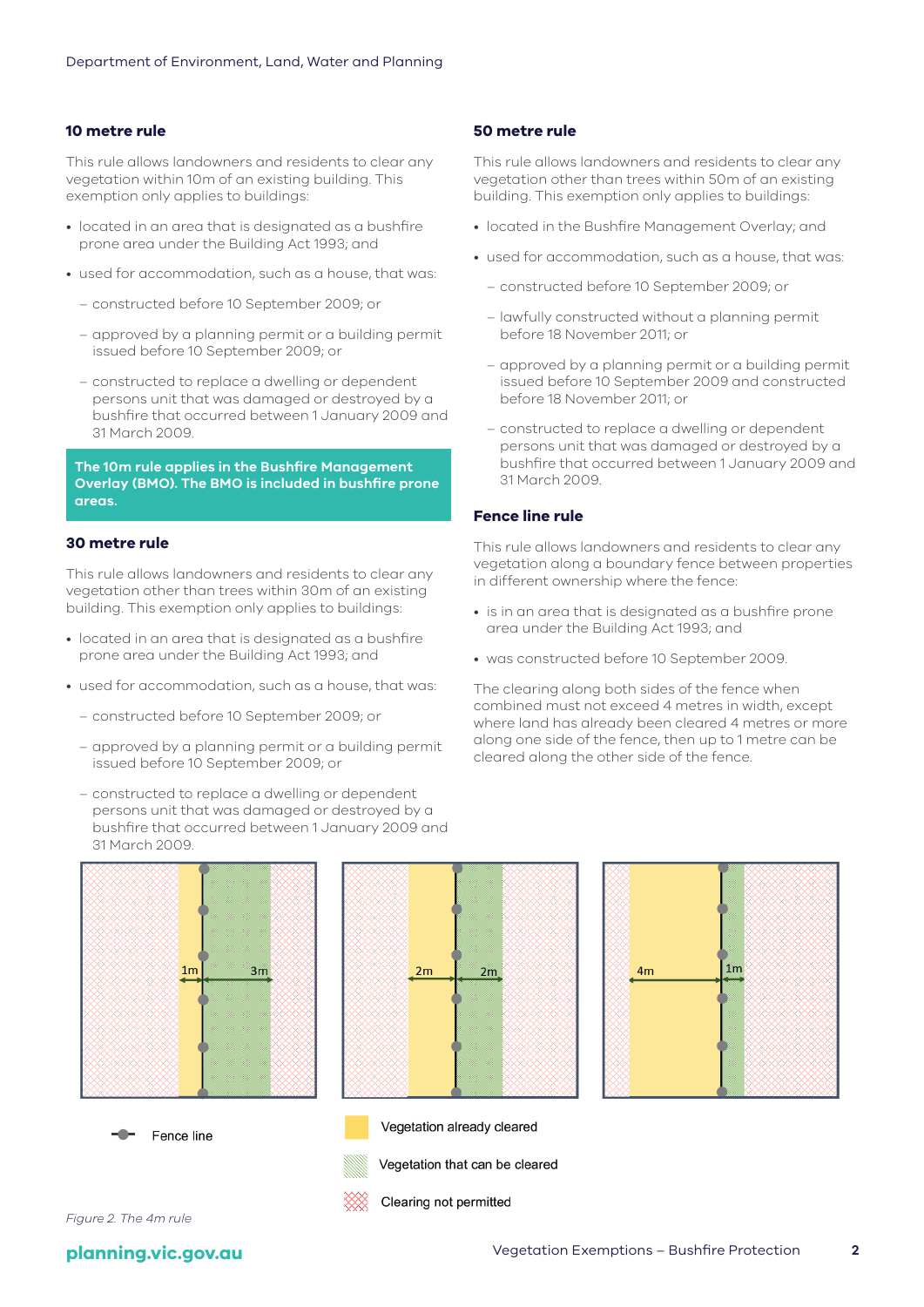#### **Do the exemptions apply everywhere?**

**No**. The exemptions do not apply to all areas.

The 10m, 30m and fence line rules apply in areas designated as a bushfire prone area under the *Building Act 1993.*

The 50m rule applies to areas in the Bushfire Management Overlay.

**The 10m rule and fence line rule apply in the Bushfire Management Overlay (BMO). The BMO is included in bushfire prone areas.**

#### **What does clear vegetation mean?**

The clearing of vegetation includes the removal, destruction and lopping of vegetation.

#### **What is defendable space?**

Defendable space is an area of land around a building where vegetation (fuel) is modified and managed to reduce the effects of bushfire attack.

Defendable space breaks up and reduces the amount of fuel available to burn during a bushfire and creates separation between the bushfire hazard/fuel (e.g. vegetation, flammable material) and a building. It is an effective tool that helps create a more fire ready property.

#### **What is meant by 'a building used for accommodation'?**

Clause 74 of all planning schemes defines 'Accommodation' as 'land used to accommodate persons.' A building used for accommodation includes dwellings (houses) and other types of accommodation such as a dependent person's unit, group accommodation and a bed and breakfast.

#### **The following is a list of the uses that are defined as Accommodation:**

- Camping and caravan park
- Corrective Institution
- Dependent person's unit
- Dwelling, including Bed and breakfast and Caretaker's house
- Group accommodation
- Host farm
- Residential aged care facility



*Figure 3. Where the rules apply*

- Residential building, including Community care accommodation
- Residential hotel
- Motel
- Rooming house
- Residential village
- Retirement village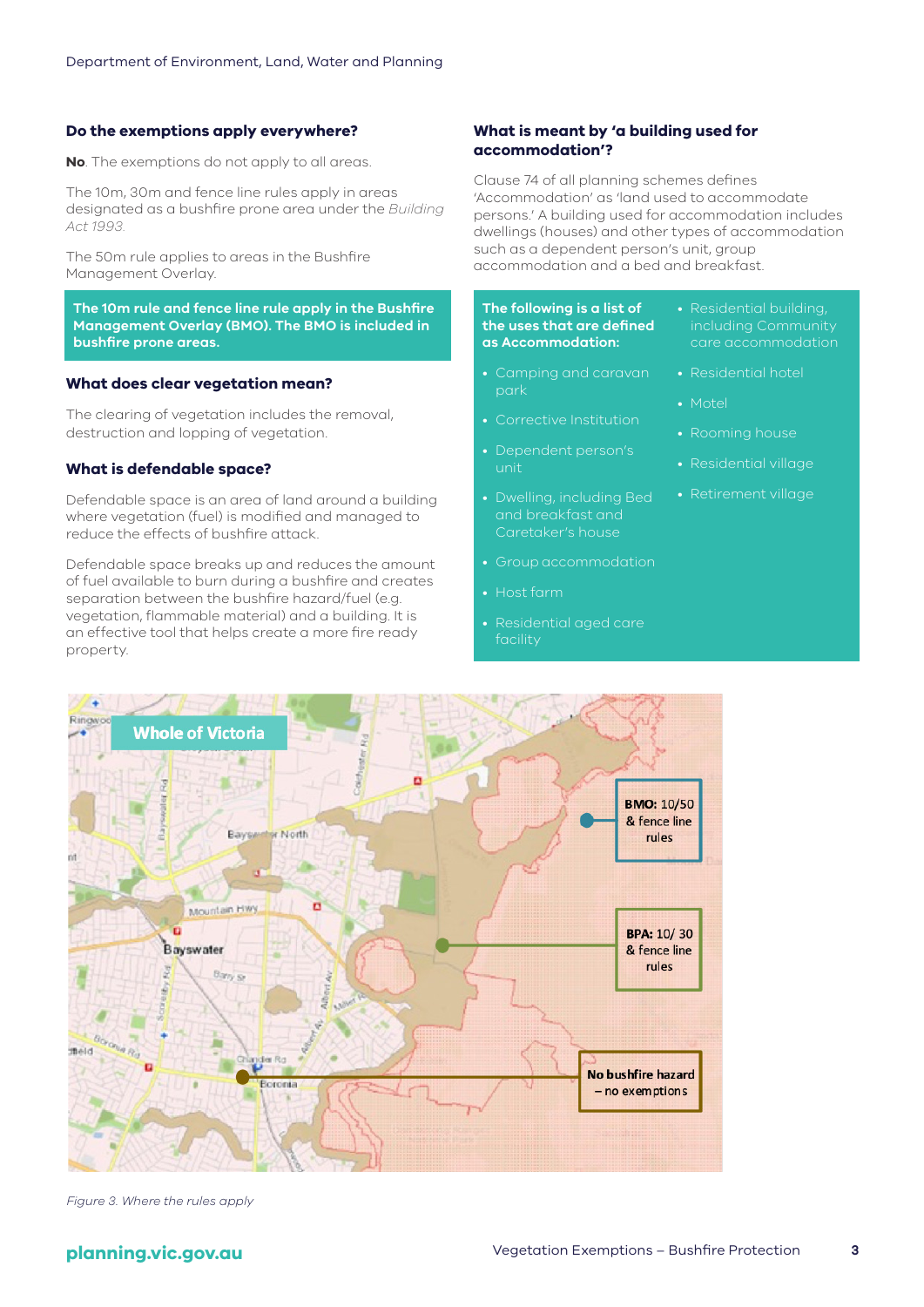# **Do the exemptions only apply if the building or fence are in the bushfire prone area (BPA) or the Bushfire Management Overlay (BMO)?**

**Yes.** The mapping of BPA and the BMO is based on bushfire hazards, not property boundaries. It is common for properties to only be partially included in mapped areas.

The vegetation exemptions are only triggered if the building or fence is located on the part of the property that is in a BPA or BMO.

Below are examples of when the defendable space applies and doesn't apply. Where part of the building is in either a BPA or BMO, vegetation can be managed and maintained around the entire perimeter of the building to the allowable distance. This includes those areas located outside of the BPA or BMO.





Below are examples of when the fence line exemption applies. Where part of the fence is in a BPA, vegetation can be managed and maintained alongside that part of the fence in the BPA. This includes the adjoining side of the fence outside a BPA.



*Figure 5. When the fence line rule applies. Refer to Figure 2 about the 4 metre rule*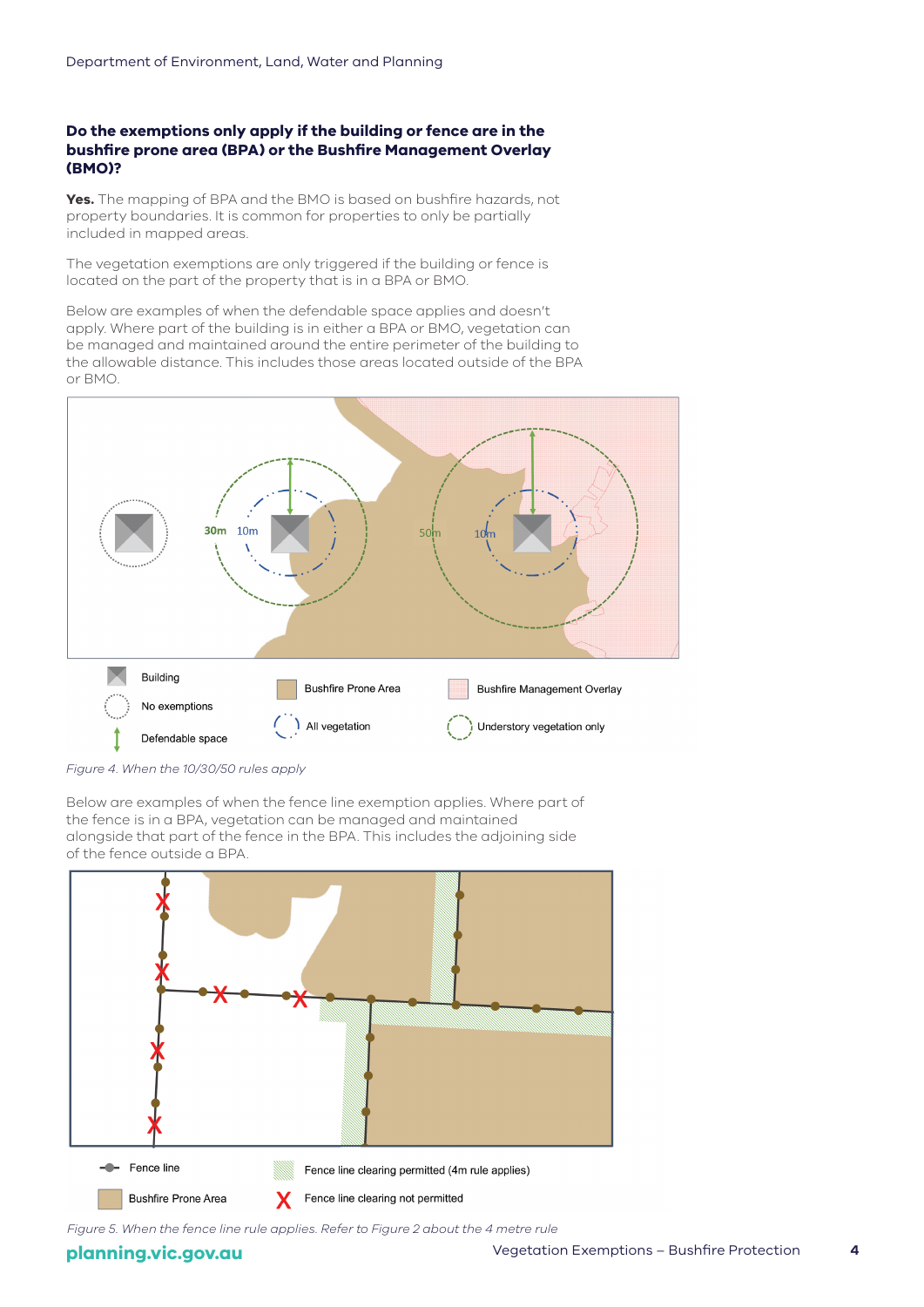# **What if my building or fence was not constructed before the specified dates?**

If the building or fence was not constructed before the specified dates, then the exemptions do not apply.

A planning permit may be required to clear vegetation to create defendable space or along a fence line. For more information about planning permit requirements in your area contact your local council.

# **Do the exemptions apply to proposed buildings and fences?**

**No.** As set out above, the exemptions only apply to existing buildings and fences that meet the requirements of clause 52.12.

## **Do the exemptions apply to both native and non-native vegetation?**

**Yes.** The exemptions apply to both native and nonnative vegetation.

# **Do the exemptions override other planning requirements?**

#### *Overlay requiring a permit to remove vegetation*

**Yes**. The exemptions apply to any requirement of the planning scheme, including any requirement to obtain a planning permit to remove, destroy or lop vegetation.

#### *Erosion Management Overlay – landslide risk*

Some councils have identified areas that are prone to landslide by applying the Erosion Management Overlay.

Landslide risk can be increased by the removal of vegetation, particularly deep-rooted, established trees and plants that have a large root system.

An existing planning permit issued for buildings in areas which are identified as being prone to landslide may include conditions requiring the establishment or protection of vegetation to assist with minimising the risk of landslide. In some cases, the design and construction of the building will have been based on a geotechnical or engineering assessment that factored in the establishment or retention of vegetation.

While vegetation can be removed without a permit in areas prone to landslide, landowners and residents are advised to retain vegetation to minimise landslide risk or to seek expert advice before removing vegetation.

## *Vegetation required to be maintained or protected by an existing permit condition*

**Yes.** Where the exemptions in clause 52.12 apply they override any planning permit, including any condition which has the effect of prohibiting the removal, destruction or lopping of vegetation.

An existing planning permit issued for a dwelling may include a condition requiring landscaping to be undertaken and maintained. Under clause 52.12 vegetation in the landscaped areas can be removed for bushfire protection provided the specific limits are not exceeded. Vegetation beyond the exemptions continues to be bound by the requirements and conditions of the planning permit.

#### *Vegetation protected by a legal agreement or covenant?*

**No.** The exemptions do not override legal agreements or covenants that have the effect of prohibiting the removal, destruction or lopping of native vegetation. To obtain further advice, contact your local council or a planning legal professional.

## **Do other existing planning permit exemptions for vegetation removal continue to apply?**

**Yes.** There are other exemptions for fire prevention, including the ability to clear vegetation that poses an immediate risk to people or property, to allow access in case of an emergency, or for firefighting purposes. The planning scheme also contains exemptions for a range of activities that involve vegetation removal, such as farming activities, mining and weed control. To determine if these exemptions apply, contact your local council.

#### **Can a landowner or resident remove vegetation from their neighbouring land?**

**Only with permission from the landowner.** Before any vegetation is removed from neighbouring land written permission must first be obtained from the landowner or land manager.

#### **I am in the Shire of Yarra Ranges. What am I able to do?**

Not all the exemptions apply in the Shire of Yarra Ranges because existing clause 51.03 of the Yarra Ranges Planning Scheme applies.

Check with your council for any vegetation requirements that apply specifically to Yarra Ranges.